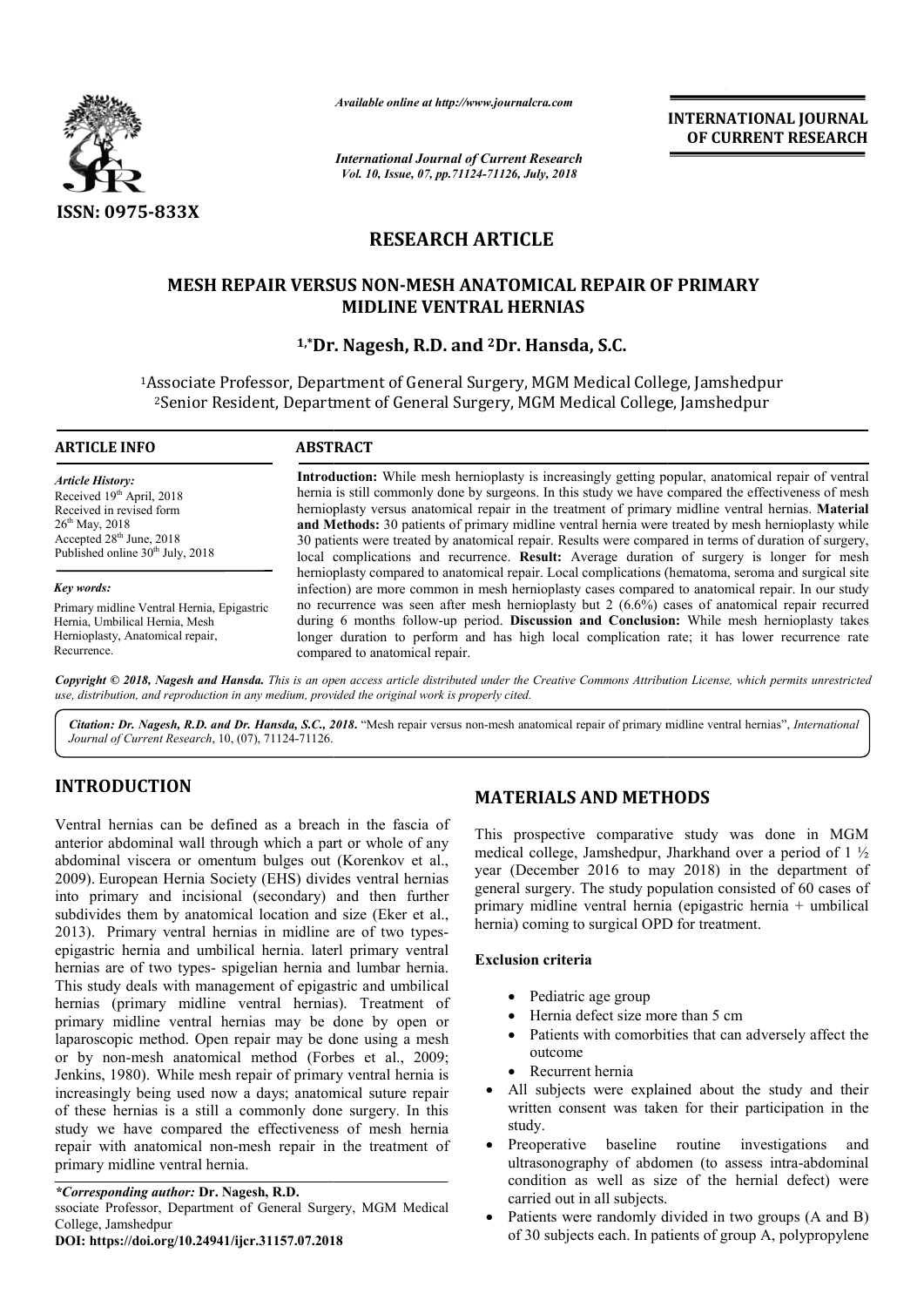mesh was used for hernia repair. In patients of group B anatomical repair using polypropylene suture was done.

- Patients were followed up at 1 and 2 week postoperatively and then at monthly interval for 6 months after discharge.
- Patient particulars, hernia defect size, type of repair, operative time, intra-operative and post-operative complications in each case were recorded in a data collection sheet.
- Statistical analysis was done using *IBM SPSS Statistics 23* software.

**Operative technique:** after pre-anaesthetic checkup patients were put for surgery. After the skin incision, the hernia sac was identified and dissected free. In cases of simple anatomical repair, the fascial defect was closed by double breasting using number 1 polypropylene suture, in a tension free manner. In cases of mesh repair, sac was identified and reduced; polypropylene mesh of adequate size was placed in preperitoneal layer and the fascial defect was closed with number 1 polypropylene suture. Suction drain was placed in all cases and was removed postoperatively when drain output was minimal. Standard postoperative care was provided in all cases. Patients were discharged when they were stable and started taking oral feed. Stitches were removed when wound was dry and healed.

## **RESULTS**

In our study total 60 patients of primary anterior ventral hernia were included. In mesh hernioplasty group 22 were female and 8 were male while in anatomical repair group 20 were female and 10 were male. Incidence of primary anterior ventral hernia is more commonly seen in females in (total of 42 patients were female while 18 were male) our study

**Table 1. Sex distribution of study population**

| Sex                     | Female       | Male         |    |
|-------------------------|--------------|--------------|----|
| Mesh Hernioplasty Group | $22(36.6\%)$ | $8(13.3\%)$  | 30 |
| Anatomical repair Group | $20(33.3\%)$ | $10(16.6\%)$ | 30 |
| Total                   | 42 (69.9%)   | 18 (29.9%)   | 60 |

\*Mean age of patients was 38.68 years with standard deviation of 8.5 years.

**Table 2: age distribution of study population**

| Age Groups      | Number of Patients |
|-----------------|--------------------|
| $\leq$ 20 years | $1(1.6\%)$         |
| $20-30$ years   | $7(11.6\%)$        |
| $30-40$ years   | $19(31.6\%)$       |
| $40-50$ years   | 28 (46.6%)         |
| $>50$ years     | $5(8.3\%)$         |

Cases were divided in 5 age groups. Only 1 patient was there in <20 years age group, 7 patients were in 20-30 years age group, 19 patients were in 30-40 years age group, 28 patients were in 40-50 years age group and 5 patients were there in >50 years age group.

**Table 3. Type of hernia and their percentage**

| Type of hernia    | Number of patients |
|-------------------|--------------------|
| Epigastric hernia | $24(40\%)$         |
| Umbilical hernia  | $36(60\%)$         |

In our study population umbilical hernia is more common than epigastric hernia. Out of 60 patients, 24(40%) were patients of epigastric hernia while 36 (60%) were cases of umbilical hernia.

| Table 4. Size of hernia defect |  |  |  |
|--------------------------------|--|--|--|
|--------------------------------|--|--|--|

| Size       | Number of Patients |
|------------|--------------------|
| Upto 2 cms | $18(30\%)$         |
| $2-5$ cms  | 42(70%)            |
| total      | 50                 |

In study population 18 patients had hernia defect up to 2 cm in diameter while rest 42 patients had hernia defect of 2-5 cm

|  |  | Table 5. Surgery performed- mesh or non-mesh repair |  |  |
|--|--|-----------------------------------------------------|--|--|
|  |  |                                                     |  |  |

| Surgery Erformed  |    |  |
|-------------------|----|--|
| Mesh hernioplasty | 30 |  |
| Anatomical repair | 30 |  |

Participants of this study were randomly allocated one of the two groups of 30 patients each. In group A 30 patients underwent mesh hernioplasty while in group B 30 patients underwent anatomical repair

\*In this study it was seen that average duration of performing mesh hernioplasty was longer (48.6 minutes, SD 11.3 minutes) than average duration for anatomical repair (41.8 minutes,SD 9.7 minutes).

#### **Table 6. Average duration of surgery**

| Group             | Average Duration of surgery |
|-------------------|-----------------------------|
| Mesh hernioplasty | <b>48.6 MINUTES</b>         |
| Anatomical repair | 41.8 MINUTES                |

In mesh hernioplasty group, 2 patients developed stitch site hematoma postoperatively which was managed conservatively, 4 patients developed seroma which was treated with repeated aseptic aspirations and 1 patient developed superficial surgical site infection which was controlled with antibiotic and dressing. Mesh rejection and recurrence was not seen in any case.

| <b>Table 7. Postoperative complications</b> |  |
|---------------------------------------------|--|
|                                             |  |

| complication            | Mesh hernioplasty | Anatomical repair |
|-------------------------|-------------------|-------------------|
| Hematoma                | $2(6.6\%)$        |                   |
| Seroma                  | $4(13.3\%)$       | $2(6.6\%)$        |
| Surgical site infection | $1(3.3\%)$        |                   |
| Recurrence at follow-up |                   | $2(6.6\%)$        |

In anatomical repair group only 2 patients developed seroma of operative area postoperatively which was managed as described before. 2 patients also developed recurrence which was discovered on follow-up visit.

#### **DISCUSSION**

Ventral hernia is one of the most common general surgical pathologies. An epigastric hernia occurs when there is a defect in the linea alba anywhere from the xiphisternum to the umbilicus. An umbilical hernia occurs at the umbilicus when a loop of intestine pushes through the umbilical ring. similar to the findings in study done by Priti Prasad et al, in our study